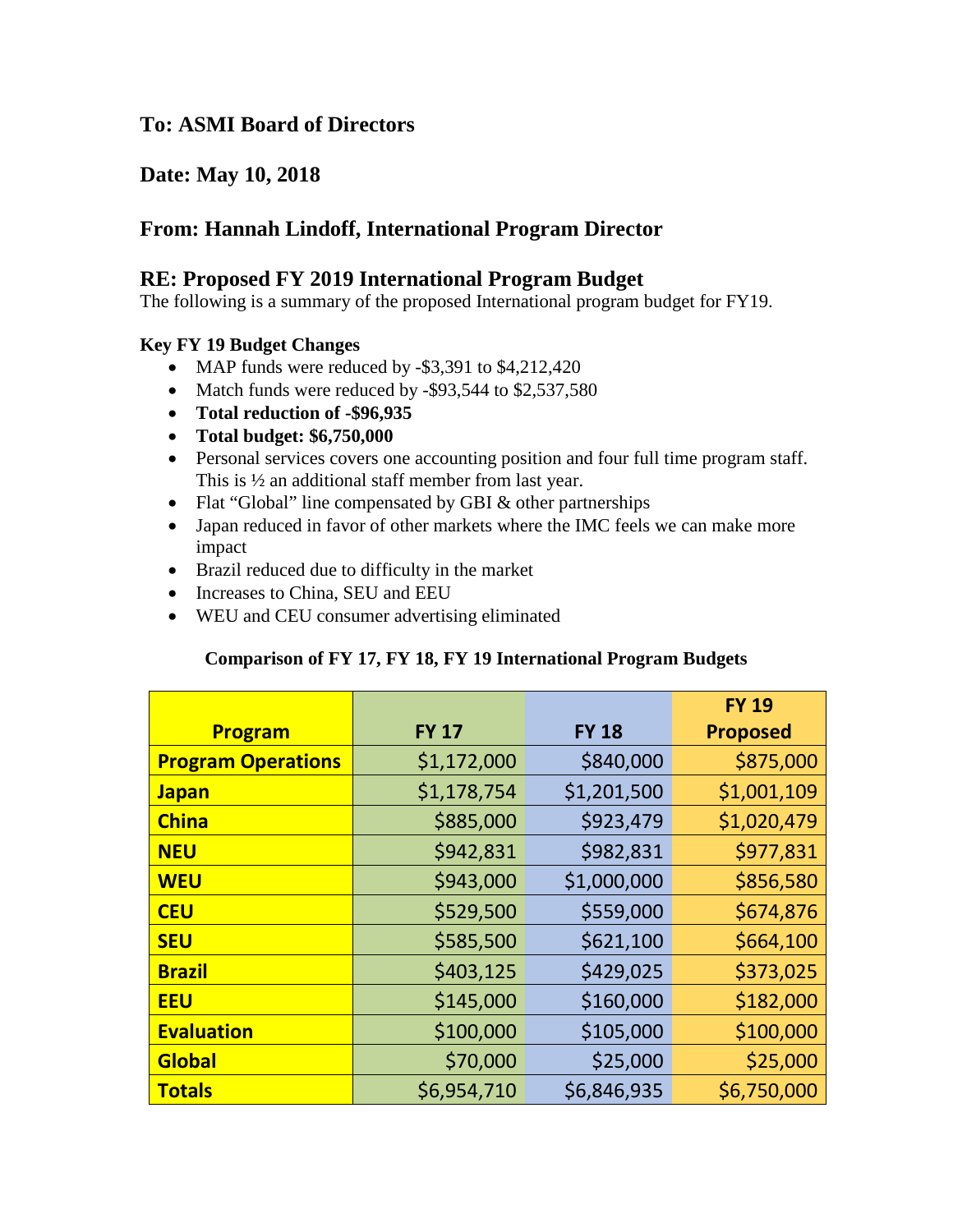

## **International Program FY 19 Budget Overview:**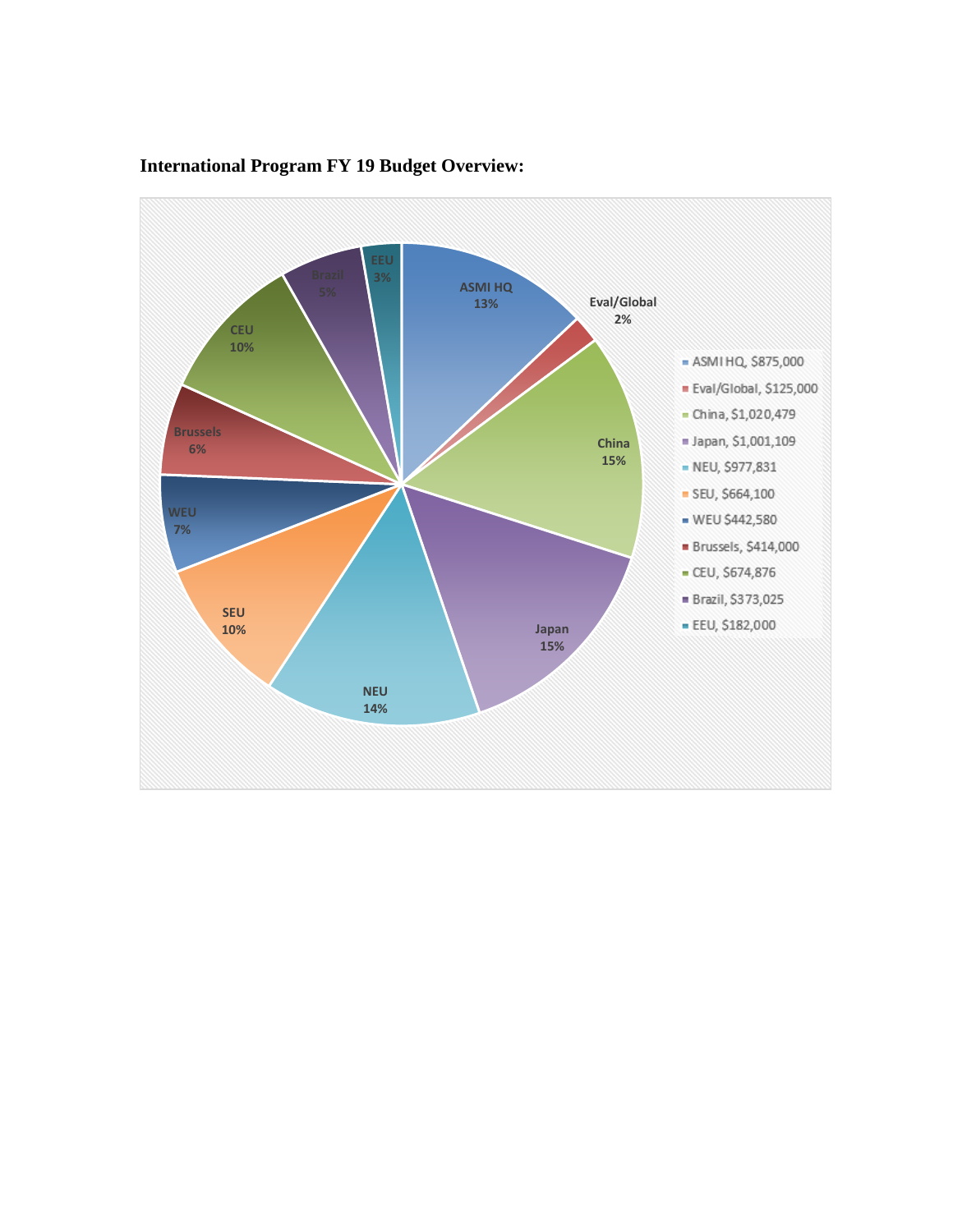## **International Program Operations: Total Budget = \$875,000, 13% of total budget (+4% from FY18)**



- This budget is up from FY 18, due to an additional staff member salary hitting the personal services line.
- The personal services line now represents one accountant and four full-time International staff salaries and benefits. This line has been increased +8%.
- Consolidated expenses includes office expenses, subscriptions, trademarks, participation in the Boston show, and other activities that do not fit into a specific regional program budget. This line has been reduced -4%.
- Staff travel includes International Program staff and IMC travel. This line has been reduced -5%.
- Product/materials includes display product purchase and shipment to shows around the world.
- This pie chart does not show the \$10,000 set aside for our international trademark fees.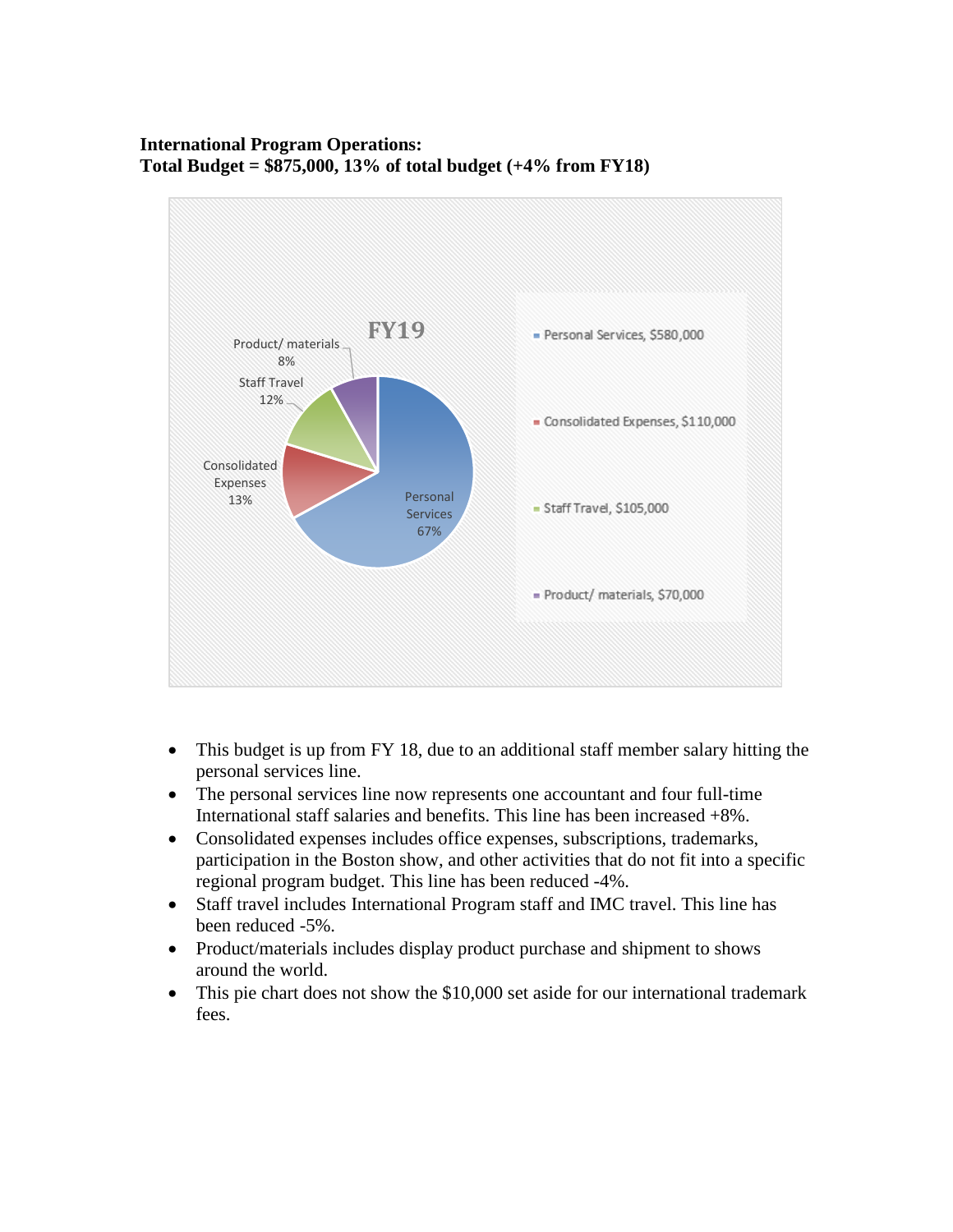### **Global and Evaluation Budget: Total Budget = \$125,000, 2% of total budget (-4% from FY 18)**



- The evaluation budget includes third party research of consumer/trade and HRI overseas programs, as required by the MAP grant.
- The Global Trade Show budget is allocated for the industry to attend a trade show or trade mission outside of ASMI's regional programs, in a country chosen by the IMC.
- In FY 19 ASMI will participate in a GBI mission to Vietnam in September 2018.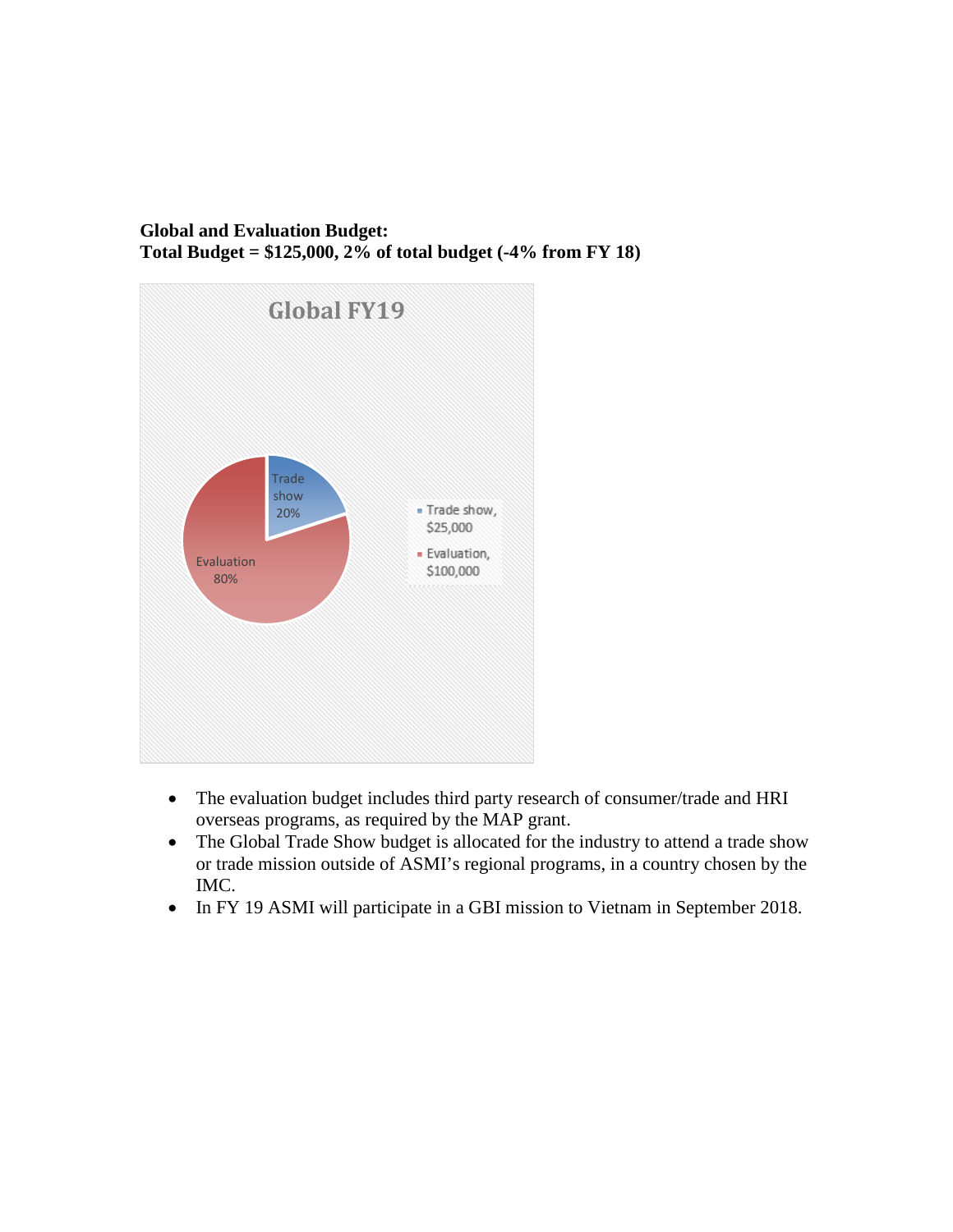

**Japan Budget: \$1,001,109, 15% of total budget (-17% from FY 18)**

- **FY19 Breakdown:**
- Consumer PR: \$197,609 (-14%)
- Consumer promo: \$45,000 (-18%)
- Contractor travel:  $$9,000 (-25%)$
- Trade PR/Ad: \$45,000 (-10%)
- Retail Merch: \$320,000 (-18%)
- Trade Shows: \$51,500 (-16%)
- Website: \$15,000
- FS promo: \$90,000 (-25%)
- Retainer: \$228,000 (-16%) *(approximate, to be negotiated)*
- **Total savings: \$200,391**
- The Japan program budget is down -17% from FY 18.
- ASMI has a full time trade rep in Japan. Some trade activities in the Korea market are managed by the Japan OMR.
- This budget chart does not include the contractor retainer, which will be negotiated. Contractor travel is also not included in the pie chart but the budget amount is listed.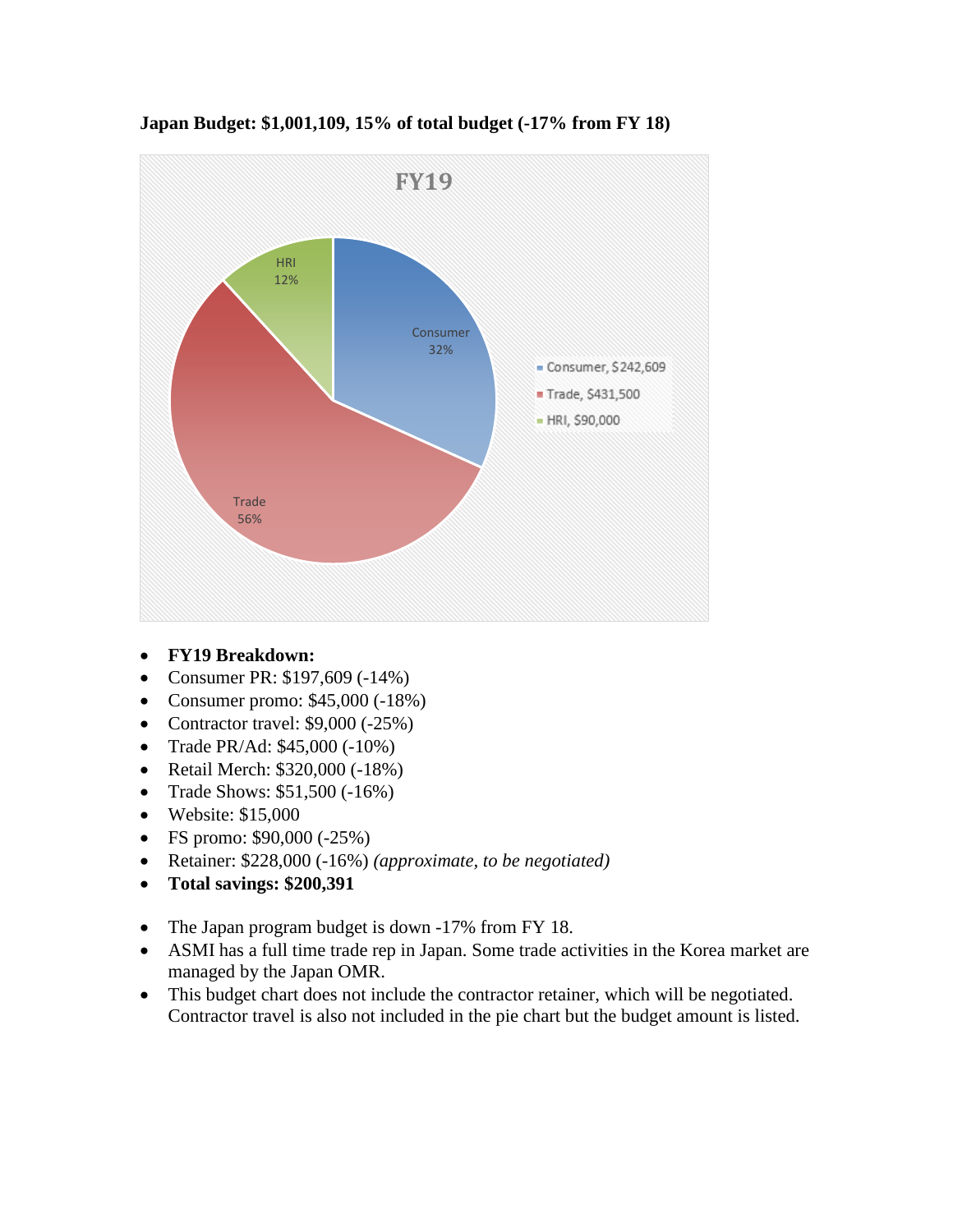

**China Budget: \$1,020,479, 15% of total budget (+11% from FY 18)**

- **FY19 Breakdown:**
- Consumer PR:  $$108,479 (+5%)$
- Retail Merch: \$200,000 (+8%)
- Trade shows: \$110,000
- Trade PR/ads: \$106,000 (-10%)
- Web promotions:  $$140,000 (+56%)$
- Contractor travel: \$12,000
- FS Promo: \$103,000
- Chef Seminars: \$54,000 (+38%)
- Training school:  $$35,000 (+6%)$
- Chef competition: \$50,000
- Retainer: \$102,000 *(approximate, to be negotiated)*
- **Total increase: \$97,000**
- The China program budget is up 11% from FY 18.
- The website/e-commerce line is up 56% over FY 18.
- The Global Based Initiative to promote US Seafood in SE Asia will attend the Seafood Expo Asia in Hong Kong in September as a jumping off point for a SE Asia trade mission.
- This budget chart does not include the contractor retainer, which will be negotiated. Contractor travel is also not included in the pie chart but the budget amount is listed.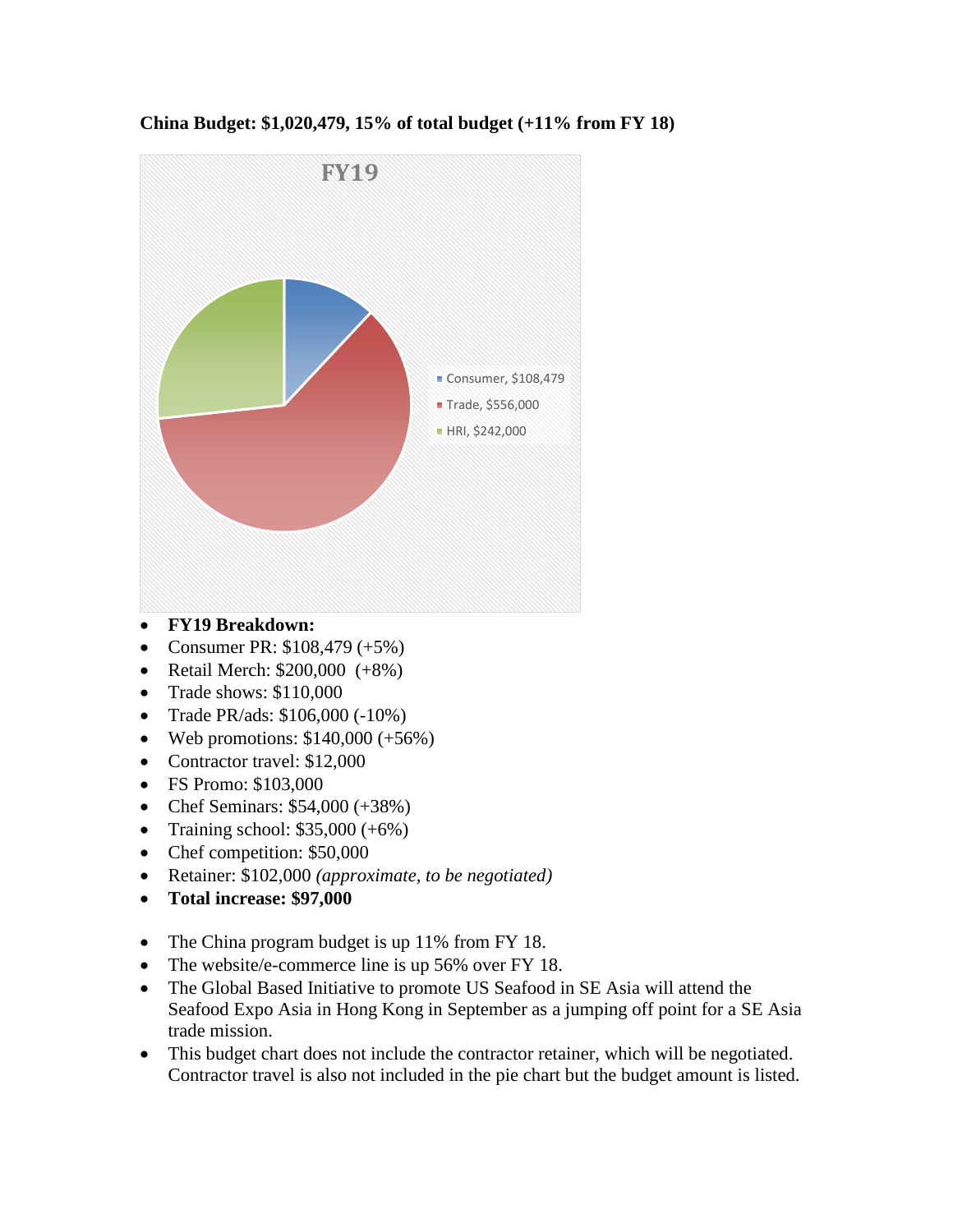

**Northern Europe Budget: \$977,831, 14% of total budget (-1% from FY 18)**

- **FY19 Breakdown:**
- Consumer PR \$181,000 (-2%)
- Consumer Ads \$94,572
- Trade PR/ads: \$40,167
- Retail Merch.: \$268,418
- Website: \$6,000
- FS Promo: \$102,000
- FS PR/Ads: \$50,000
- Travel:  $$8,500 (-11\%)$
- Retainer: \$227,174 *(approximate, to be negotiated)*
- **Total savings: \$5,000**
- The Northern Europe (NEU) program is 85% concentrated on the UK, with about 5-10% in the Netherlands and the ability to conduct activities in Ireland, Finland, Sweden and Denmark if opportunities arise.
- The NEU budget is down -1% from FY 18. Consumer/Trade/HRI allocations remain roughly the same.
- This budget chart does not include the contractor retainer, which will be negotiated. Contractor travel is also not included in the pie chart but the budget amount is listed.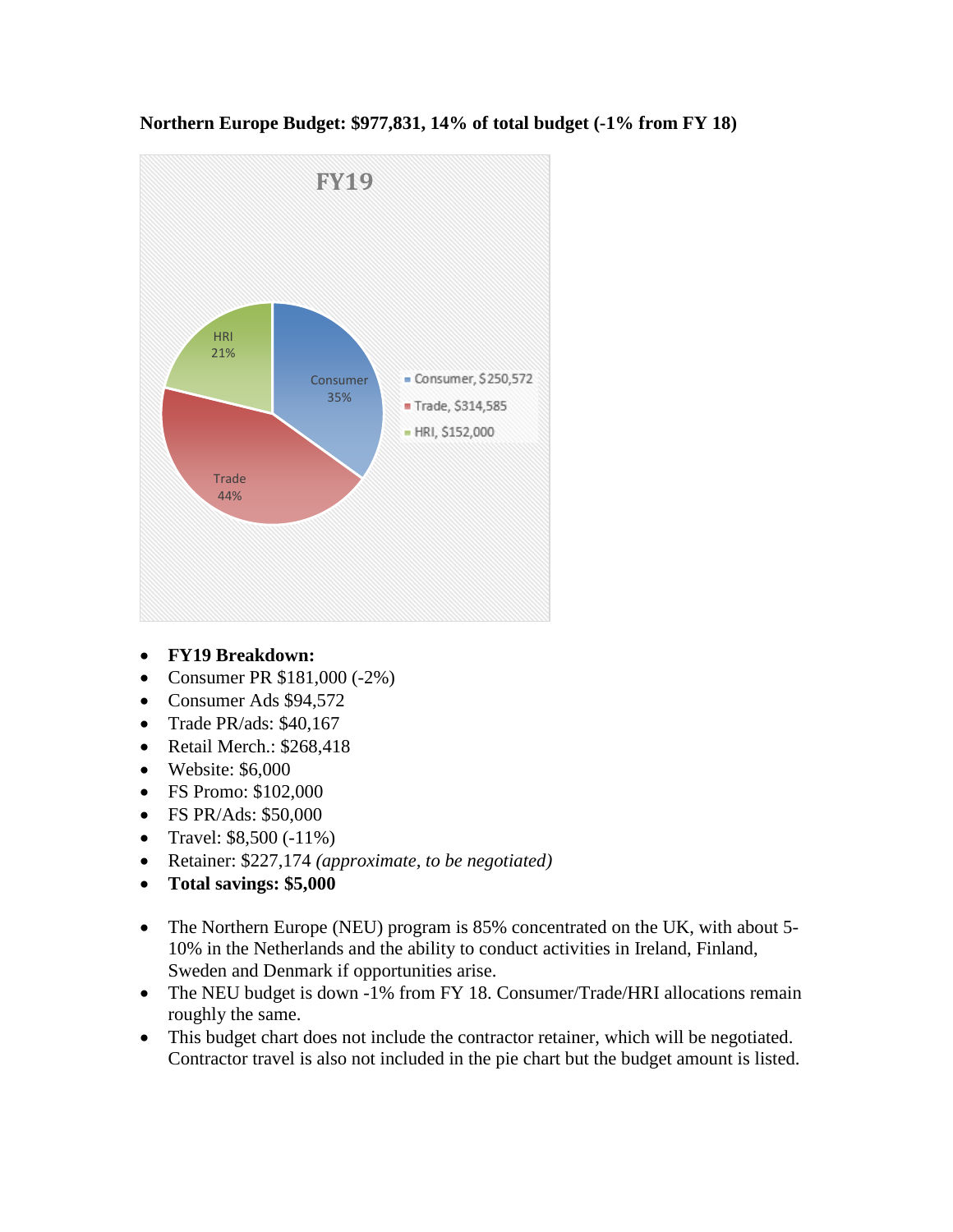

**Southern Europe Budget: \$664,100, 10% of total budget (+7% from FY 18)**

- **FY19 Breakdown:**
- Trade shows:  $$109,600 (+10\%)$
- Trade ads: \$31,000
- Retail Merch.: \$107,000
- Trade PR:  $$79,000 (+10\%)$
- Website: \$6,000
- Contractor travel:  $$7,000 (-22%)$
- HRI trade shows:  $$114,000 (+15%)$
- FS promo:  $$30,000 (+50%)$
- Chef seminars: \$60,500
- Retainer: \$120,000 *(approximate, to be negotiated)*
- **Total increase: \$43,000**
- The Southern Europe (SEU) program covers Spain, Portugal and Italy.
- The SEU program does not have specific consumer activities.
- The SEU budget is up 7% from FY 18.
- Co-exhibitor contributions to CONXEMAR help fund the trade show line, amount TBD.
- The budget chart does not include the contractor retainer, which will be negotiated. Contractor travel is also not included in the pie chart but the budget amount is listed.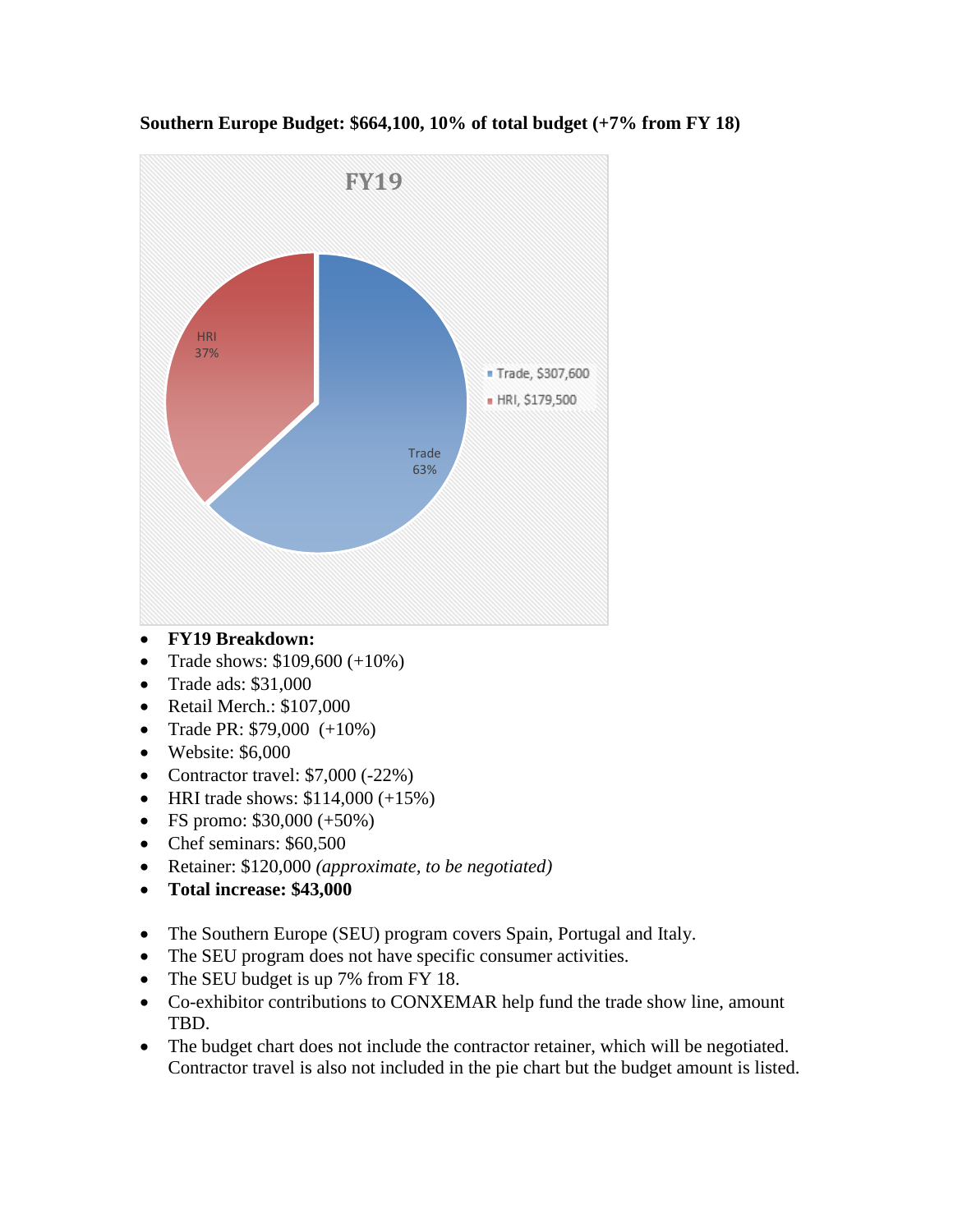**Western Europe Budget (including Seafood Expo Global): \$856,580, 13% of total budget (-2% from FY 18)**



- **FY19 Breakdown:**
- Consumer ads:  $$0.0 (-100\%)$
- Consumer PR:  $$67,580 (+4%)$
- Contractor travel: \$8,000
- Trade PR/Ads: \$72,000
- Retail Merch.: \$185,000 (+10%)
- Website:  $$14,000 (+250%)$
- FS Promo: \$66,000
- HRI tradeshows: \$15,000
- Chef seminars: \$15,000
- Trade Shows (SEG): \$414,000
- **Total savings: \$19,420**
- The Western Europe (WEU) program covers France and Belgium.
- The WEU budget is down 2% from FY 18. Consumer advertising has been eliminated.
- The SEG show in Brussels is \$414,000 that is allocated into the WEU budget for the MAP grant purposes. This line is not included in the pie chart. The SEG budget is also dependent on co-exhibitor contributions.
- This budget does not include a contractor retainer, because WEU and CEU have been combined under one OMR for savings. Contractor travel is also not included in the pie chart but the budget amount is listed.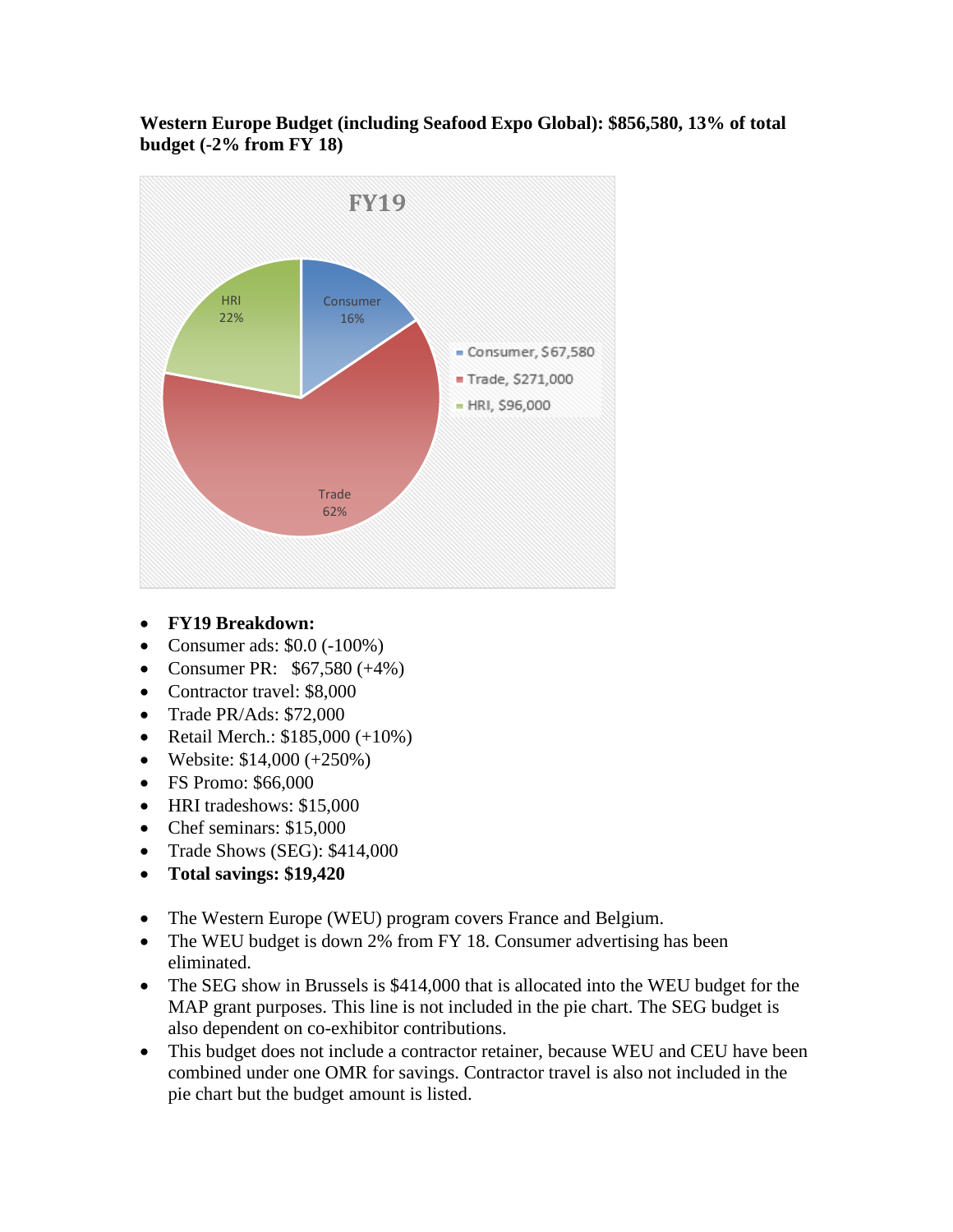

### **Central Europe Budget: \$674,876, 10% of total budget (-1% from FY 18)**

- **FY19 Breakdown:**
- Consumer ads:  $$0.0 (-100\%)$
- Consumer PR: \$70,000 (-4%)
- Trade PR:  $$75,000 (+3%)$
- Trade shows \$30,000
- Retail Merch. \$153,000 (+17%)
- Website:  $$16,876 (+181%)$
- Contractor travel:  $$9,000 (-25%)$
- FS Promo: \$60,000 (+9%)
- HRI Trade show:  $$18,000 (+20%)$
- Chef seminar:  $$15,000 (+50%)$
- Retainer: \$228,000 *(approximate, to be negotiated)*
- **Total savings: \$8,124**
- The Central Europe (CEU) program covers Germany, Austria, Switzerland, the Czech Republic and Poland, with an emphasis on Germany and growing program in Poland.
- The CEU budget is down 1% from FY18. Consumer advertising has been eliminated.
- The WEU and CEU OMR were combined in FY 18 for cost savings and added synergy.
- This budget pie chart does not include the contractor retainer, which will be negotiated. Contractor travel is also not included in the pie chart but the budget amount is listed.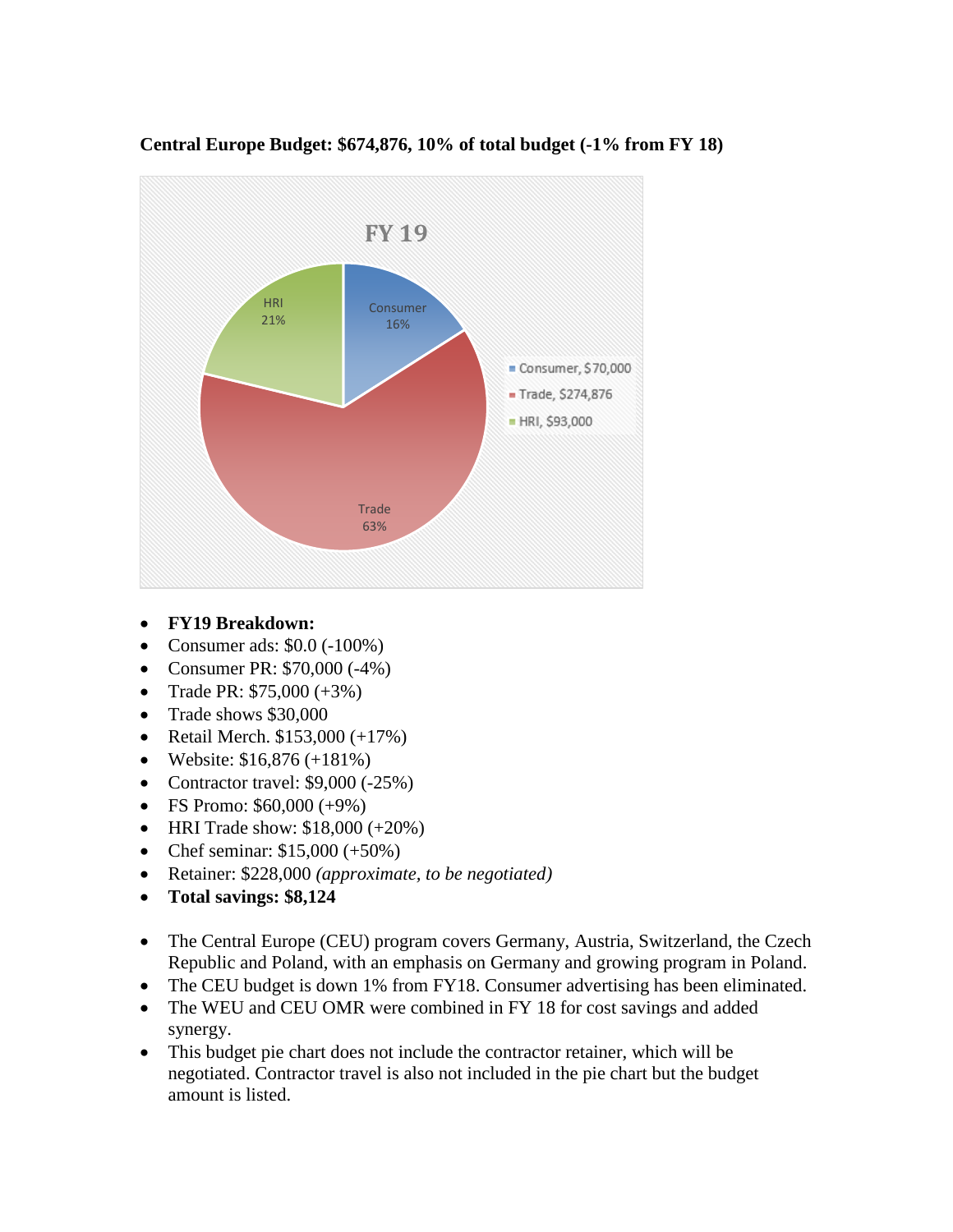

#### **Eastern Europe Budget: \$182,000, 3% of total budget (+14% from FY 18)**

#### **FY19 Breakdown:**

Trade PR/Ads: \$40,000 (+5%) Trade shows: \$20,000 (+33%) Retail Merch: \$70,000 (+27%) Foodservice Promos: \$0 Contractor Travel: \$12,000 Retainer: \$40,000 *(approximate, to be negotiated)* **Total increase: \$22,000**

- The Eastern Europe (EEU) program covers Russia, Ukraine, Romania, Moldova, Georgia, Kazakhstan, Azerbaijan, Latvia, Lithuania, and Estonia with emphasis on promotions in Ukraine and Romania and trade servicing throughout the region.
- The EEU program no longer has HRI activities and is solely trade focused.
- The EEU program budget is up 14% from FY 18.